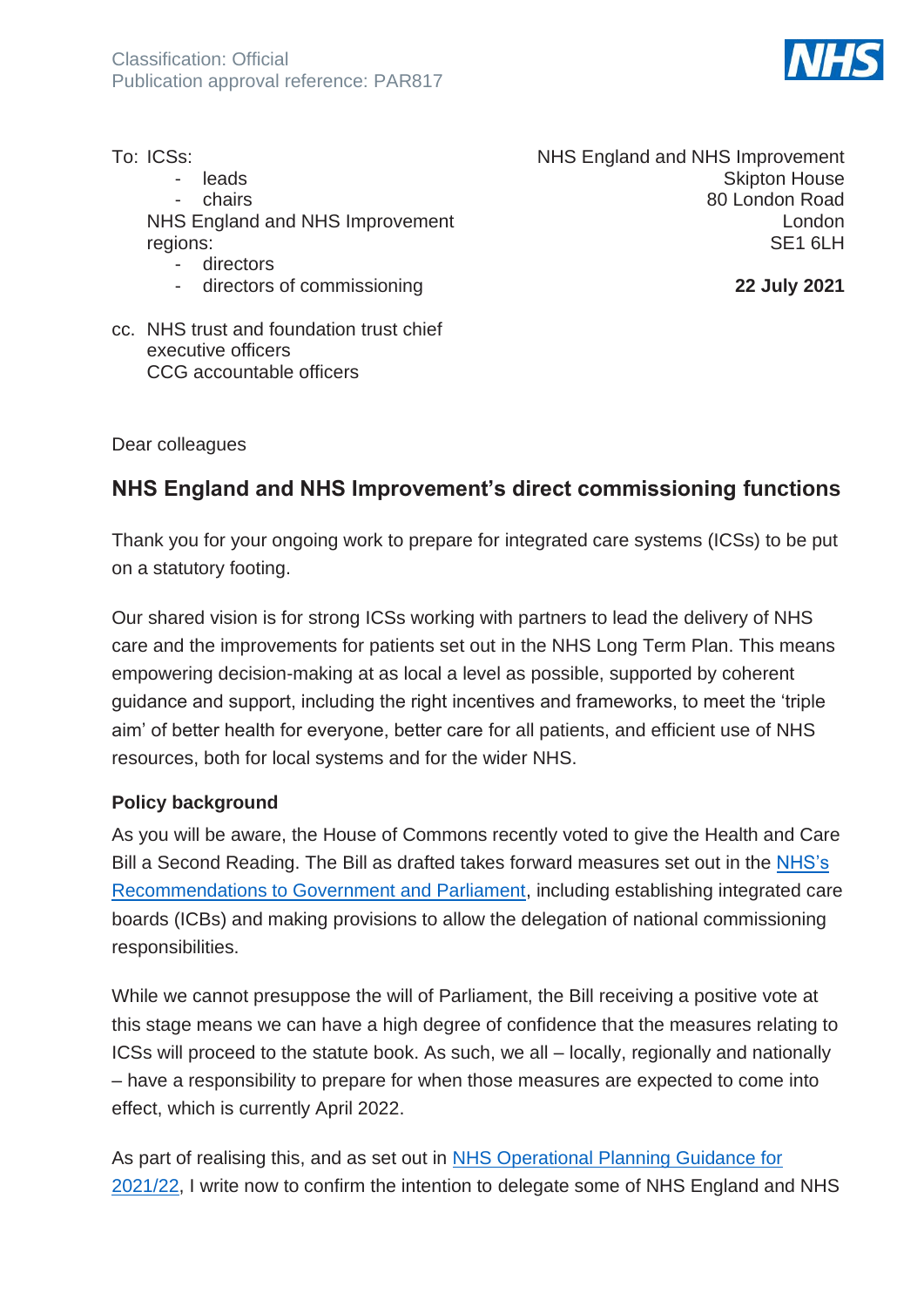Improvement's direct commissioning functions to ICBs as soon as operationally feasible from April 2022.

Giving ICSs responsibility for direct commissioning is a key enabler for integrating care and improving population health. It gives the flexibility to join up key pathways of care, leading to better outcomes and experiences for patients, and less bureaucracy and duplication for clinicians and other staff.

# **Expectations on direct commissioning functions**

The following policies aim to deliver our ambitions for improving services while recognising that flexibility is needed to account for differences across ICSs and our regions.

Subject to the will of Parliament, our expectation is that from **April 2022** ICBs will:

- **assume** delegated responsibility for **primary medical services** (currently delegated to all clinical commissioning groups [CCGs], and continuing to exclude Section 7A Public Health functions)
- **be able to** take on delegated responsibility for **dental** (**primary, secondary and community**), **general ophthalmic services** and **pharmaceutical services** (including dispensing doctors and dispensing appliance contractors)
- establish mechanisms to strengthen joint working between NHS England and NHS Improvement and ICSs, including through joint committees, across all areas of **direct commissioning** (in systems where they are not already delegated).

By **April 2023**, we expect that all ICBs **will have**:

- taken on delegated responsibility for **dental** (**primary, secondary and community**), **general ophthalmic services** and **pharmaceutical services**
- taken on delegated commissioning responsibility for a **proportion of specialised services** (subject to system and service readiness) with national standards and access policies remaining at a national level
- worked collaboratively with NHS England and NHS Improvement to determine whether some Section 7A **Public Health services** will be delegated, with decisions on the appropriate model and timescale
- worked collaboratively with NHS England and NHS Improvement to determine whether **some health and justice**, **sexual assault and abuse service** commissioning functions will be delegated, with decisions on the appropriate model and timescale.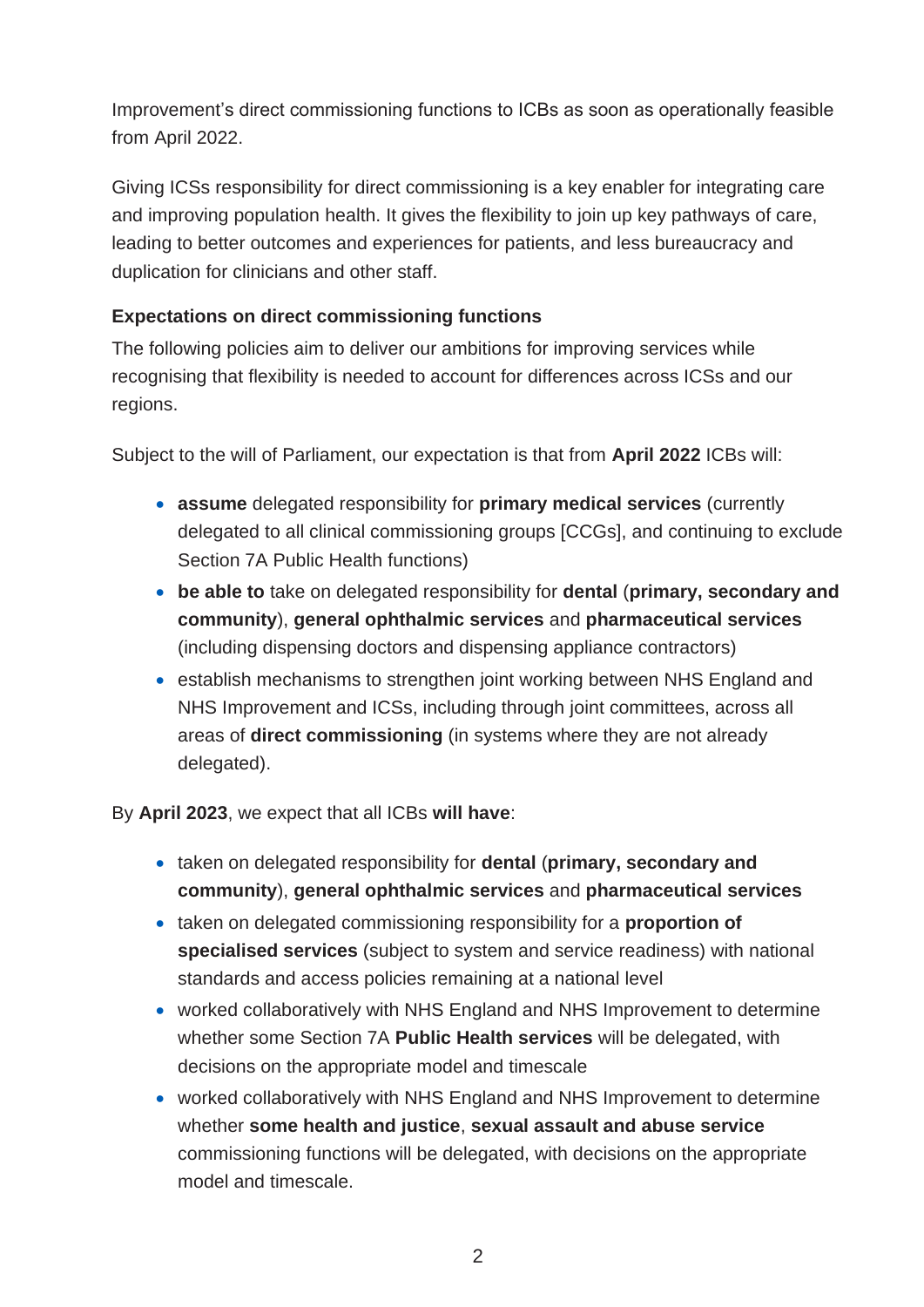Commissioning healthcare for serving members of the **Armed Forces** and their families registered with defence medical services, veterans' mental health and prosthetic services will remain with NHS England and Improvement.

# **Functions retained by NHS England and NHS Improvement** nationally will include:

- responsibility for some specialised services that need to be centrally commissioned
- identifying national priorities, setting outcomes, and developing national contracts or contractual frameworks
- maintaining national policies and guidance that will support ICBs to be effective in their delegated functions
- delivering support services.

In addition, NHS England and NHS Improvement will maintain reserved functions such as performers list management, and wider aspects of professional regulation. NHS England and NHS Improvement will work with ICBs to consider the appropriate adjustments to running cost budgets for delegated direct commissioning functions, depending on the resourcing model used. On wider running costs for ICBs, we do not expect any reduction in aggregate running cost budgets in 2022/23, with the current levels and distribution retained. This approach should provide stability for staff and ICBs.

# **Next steps for safe and effective delegation**

We are committed to providing support to ICSs to ensure the safe and effective delegation of these functions.

Over the coming months – for those services to be delegated from April 2022 and April 2023 (subject to the passage of the relevant legislation) – we will work to establish the following and communicate them to ICS leaders, patients, stakeholders and affected NHS England and NHS Improvement staff:

- 1. A pre-delegation assessment process, to determine which ICBs will receive **delegated responsibilities** for dental (primary, secondary and community), general ophthalmic services and pharmaceutical services in April 2022.
- 2. The full, detailed scope of what will be delegated and what will be **retained nationally and regionally**, and the conditions that will apply to the exercise of delegated functions.
- 3. What the specific **enablers** will be in each region including **how staff will be deployed** safely, effectively and considerately to support the functions (either